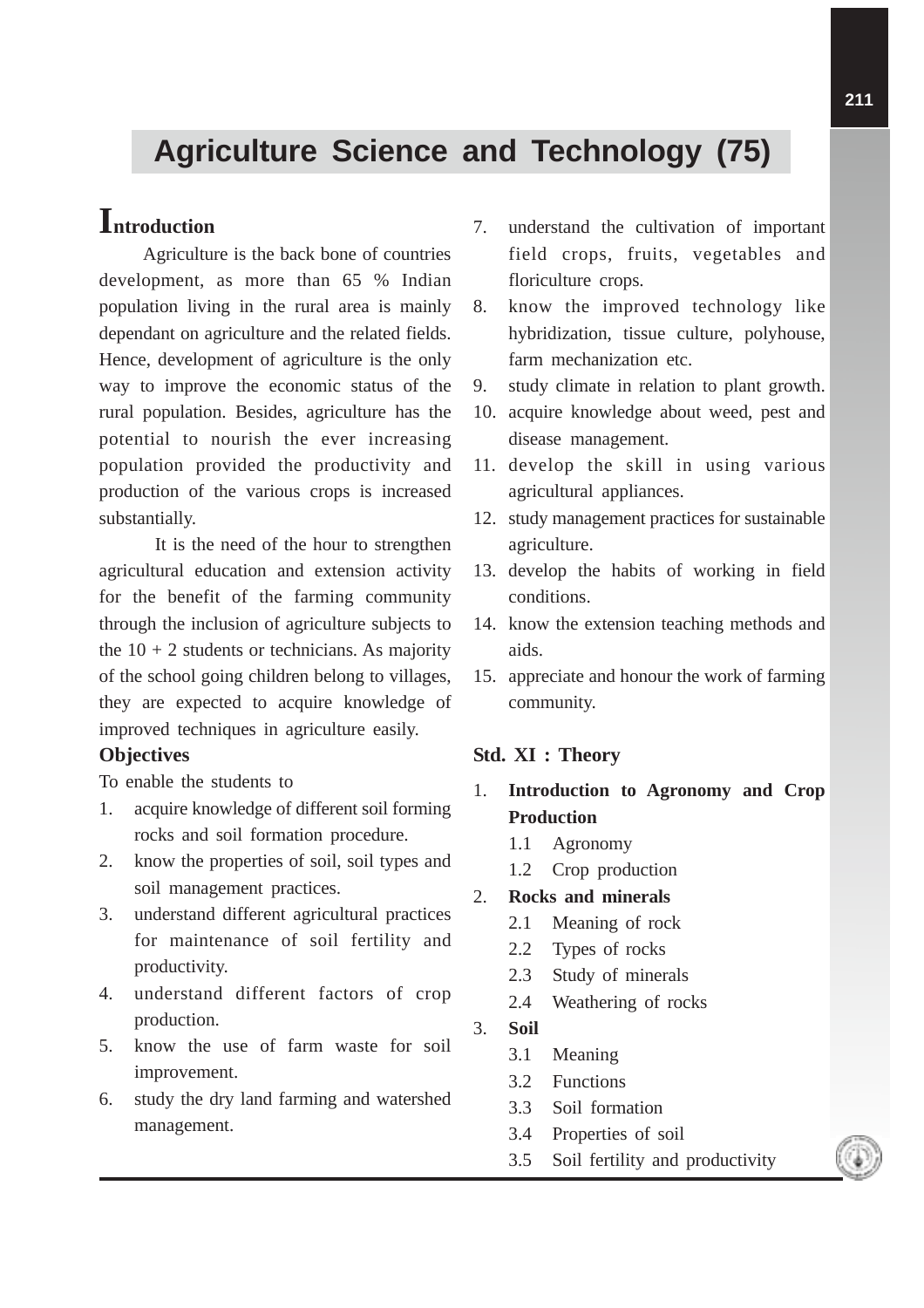- 3.6 Soils of Maharashtra
- 4. **Weather and climate**
	- 4.1 Different weather elements
	- 4.2 Instruments of measurement
	- 4.3 Weather forecasting

## 5. **Plant morphology and physiology**

- 5.1 Study of different plant parts viz. root, stem, leaf and flower
- 5.2 Plant physiology

## 6. **Tillage and farm operations**

- 6.1 Definition
- 6.2 Objectives
- 6.3 Types
- 6.4 Tillage implements
- 6.5 Modern concepts
- 6.6 Farm operations

## 7. **Seed and sowing**

- 7.1 Meaning
- 7.2 Difference between seed and grain
- 7.3 Characteristics of seed
- 7.4 Parts of seed
- 7.5 Seed technology
- 7.6 Seed multiplication
- 7.7 Seed treatment
- 7.8 Sowing methods
- 7.9 Sowing time, depth and spacing

## 8. **Seed testing**

- 8.1 Objectives
- 8.2 International Seed Testing Association
- 8.3 Seed germination
- 8.4 Seed dormancy
- 8.5 Different seed tests

## 9. **Plant protection**

- 9.1 Pest and diseases
- 9.2 Control methods
- 9.3 Integrated pest management
- 9.4 Integrated disease management
- 9.5 Study of important pests

9.6 Study of important diseases

## 10. **Weed management**

- 10.1 Meaning
- 10.2 Characteristics
- 10.3 Classification
- 10.4 Effects of weeds
- 10.5 Dispersal of weeds
- 10.6 Weed control
- 11. **Crop rotation and cropping scheme**
	- 11.1 Crop rotation
	- 11.2 Cropping scheme

## 12. **Dryland agriculture**

- 12.1 Meaning and classification
- 12.2 Characteristics of dry land agriculture
- 12.3 Water shed management
- 12.4 Water harvesting
- 12.5 Contingency planning
- 12.6 Sustainable agriculture

## 13 **Study of different crops**

- 13.1 Cereals and pulses:Jowar and bajra, gram and red gram
- 13.2 Importance of vegetables
- 13.3 Classification of vegetables
- 13.4 Study of vegetables potato, brinjal, chilli, okra, cabbage, onion, spinach and cucumber

## 14. **Agricultural economics**

- 14.1 Introduction to basic concepts
- 14.2 Agricultural costing
- 14.3 Cost of cultivation
- 14.4 World Trade Organization (WTO)
- 14.5 Awareness in purchasing agricultural inputs.

## **Practicals**

## **Std. XI**

- 1. Identification of important rocks.
- 2. Identification of seeds of different crops, manures and fertilizers.
- 3. Study of soil profile and different types of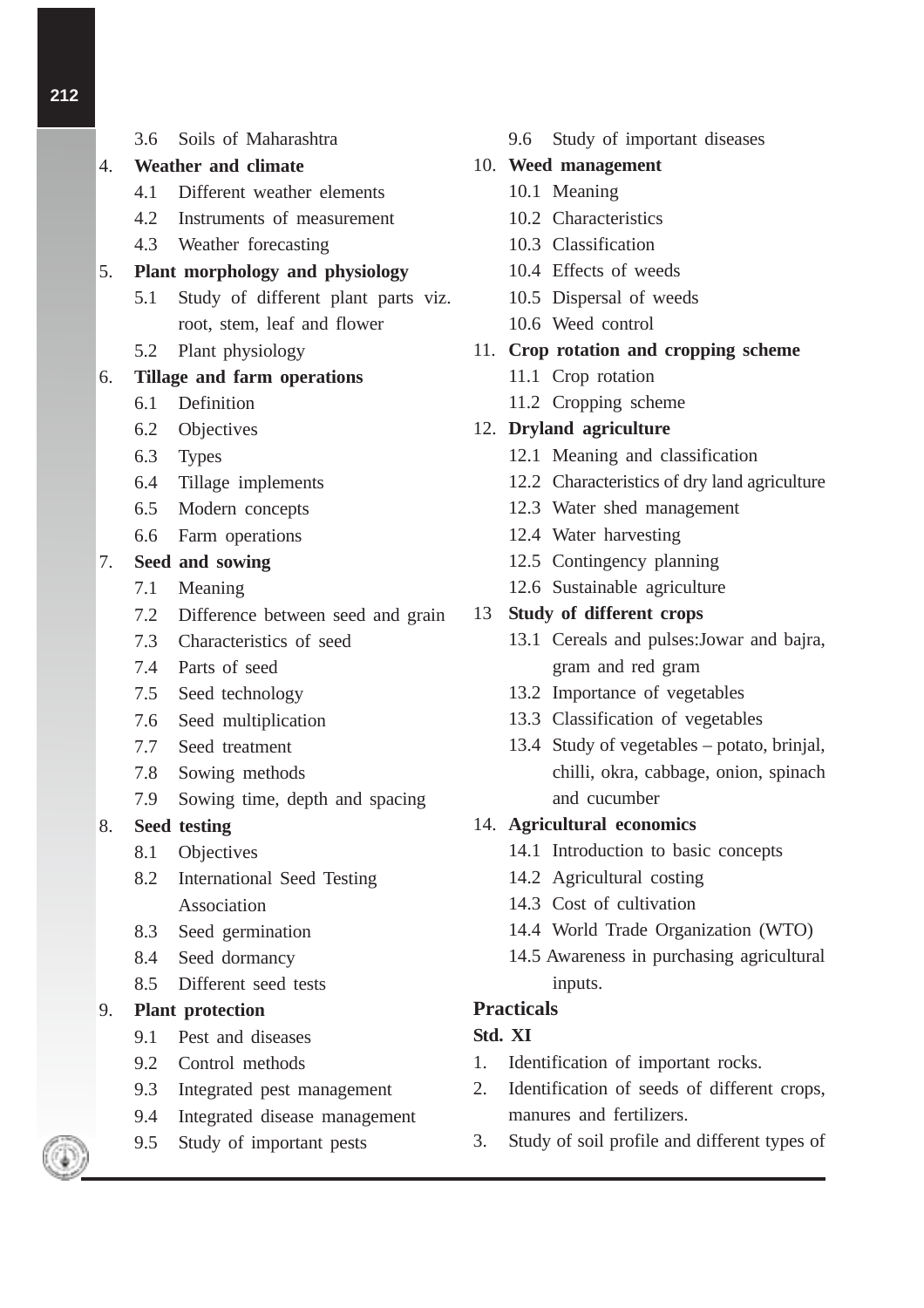soils.

- 4. Handling and use of different tillage implements and plant protection equipments.
- 5. Seed treatment for the crops included in the syllabus.
- 6. Study of meteorological equipments.
- 7. Visit to a meteorological observatory.
- 8. Study of different types of weeds and herbicides.
- 9. Practice of seed bed preparation.
- 10. Determination of physical purity of seed.
- 11. Visit to a seed processing plant and seed testing laboratory.
- 12. Methods of sowing for different crops.
- 13. Collection and preparation of soil sample for analysis.
- 14. Visit to a soil testing laboratory.
- 15. Demonstration of spraying of insecticides, pesticides and herbicides.
- 16. Study of cropping schemes.

#### **Project work**

- **Note :** Students may be given choice to do any one of the project work listed below.
- 1. Collection of weeds and preparing an album with brief information.
- 2. Collection of seeds and preparing an album with brief information.
- 3. Collection of samples of different soils with brief information.
- 4. Preparation of any one model of tillage implements.

### **Std. XII : Theory**

#### 1. **Plant nutrition**

- 1.1 Essential elements
- 1.2 Classification
- 1.3 Functions
- 1.4 Deficiency symptoms

1.5 Integrated nutrient management

### 2. **Manures and fertilizers**

- 2.1 Meaning
- 2.2 Classification
- 2.3 Study of organic manures
- 2.4 Green manuring
- 2.5 Vermicompost
- 2.6 Bio-fertilizers
- 2.7 Organic farming
- 2.8 Chemical fertilizers
- 2.9 Time and methods of application

#### 3. **Irrigation and drainage**

- 3.1 Meaning of irrigation
- 3.2 Advantages and adverse effects
- 3.3 Systems of irrigation
- 3.4 Scheduling of irrigation
- 3.5 Meaning of drainage
- 3.6 Importance of drainage
- 3.7 Causes of improper drainage and remedies

#### 4. **Cropping systems**

- 4.1 Meaning
- 4.2 Study of different cropping systems

## 5. **Plant breeding**

- 5.1 Introduction to plant breeding
- 5.2 Objectives
- 5.3 Activities in plant breeding
- 5.4 Modes of reproduction

#### 6. **Seed production technology**

- 6.1 Principles of seed production
- 6.2 Seed act
- 6.3 Hybrid seed production of jowar
- 6.4 Hybrid seed production of cotton

#### 7. **Study of field crops**

- 7.1 Cash crops : Cotton and sugarcane
- 7.2 Cereals and oilseeds : Paddy, wheat, soybean and groundnut
- 7.3 Fodder crops : Lucerne, berseem, jowar, maize